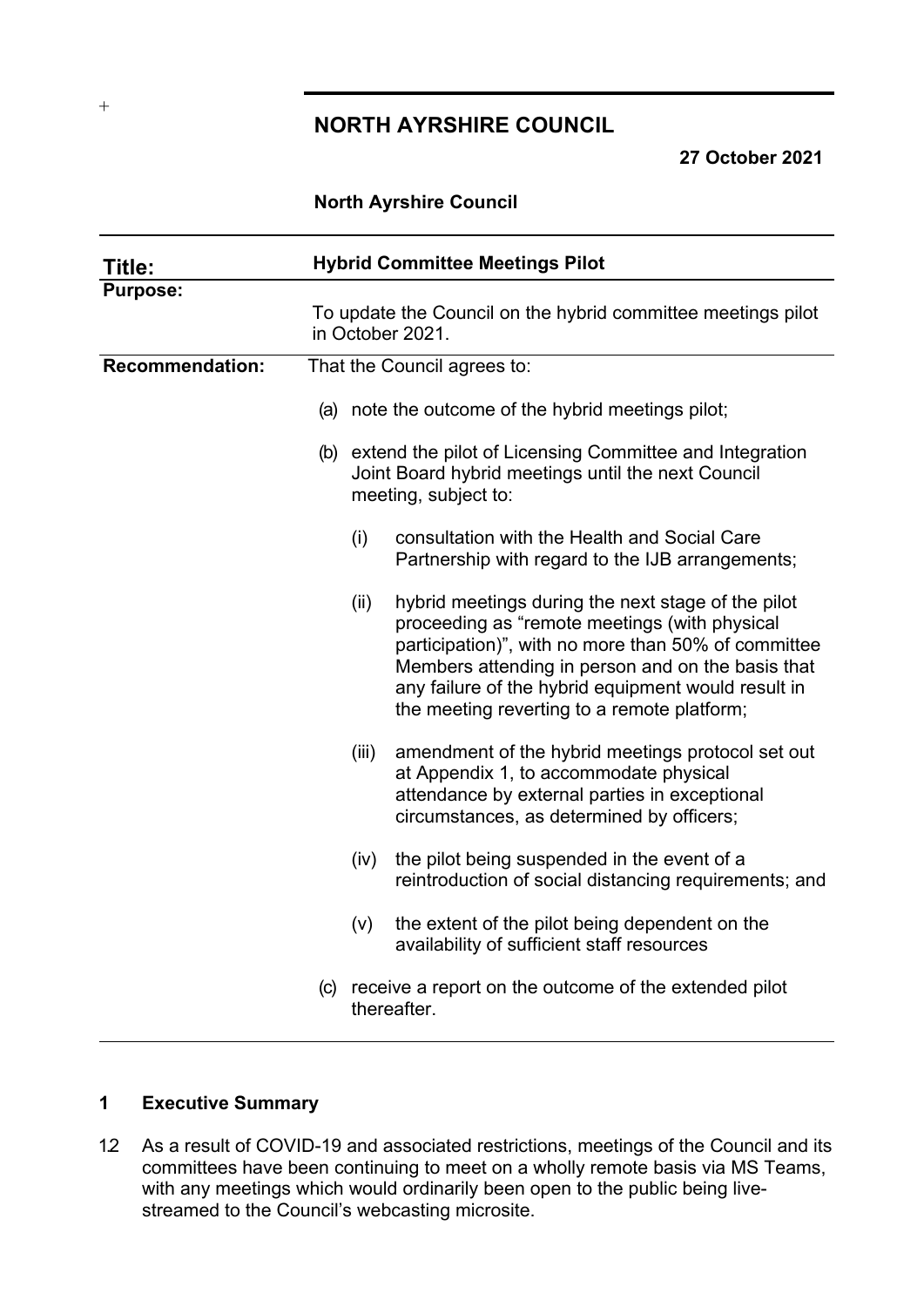- 1.3 At its meeting on 8 September 2021, the Council agreed to undertake a hybrid committee meetings pilot in September/October 2021, which would allow up to 50% of committee members to attend in person, with the remainder joining the meeting remotely via MS Teams. The Licensing Committee and Integration Joint Board were selected for inclusion in the pilot. A protocol was developed by officers to guide the implementation of the hybrid meetings pilot.
- 1.4 Licensing Committee and the Integration Joint Board meeting took place on a hybrid basis on 20 October and 21 October, respectively, the September 2021 Licensing Committee having been cancelled due to lack of business. Learning from the pilot is set out in this report, together with recommendations for an extension to the pilot.

# **2. Background**

- 2.1 At its meeting on 8 September 2021, the Council received an update report on progress in terms of the introduction of hybrid meetings.
- 2.2 The Council agreed as follows:
	- (a) that a hybrid meetings pilot take place prior to the next ordinary meeting of the Council in October 2021, involving a meeting(s) of the Licensing Committee and Integration Joint Board, subject to:
		- (i) consultation with the Health and Social Care Partnership with regard to the IJB arrangements,
		- (ii) any applicants/licence-holders attending the Licensing Committee do so on a remote basis only;
		- (iii) any hybrid meetings during the pilot proceeding as remote meetings (with physical participation) with no more than 50% of committee Members attending in person and on the basis that any failure of the hybrid equipment would result in the meeting reverting to a remote platform;
		- (iv) the pilot being suspended in the event of a reintroduction of social distancing requirements; and
		- (v) the extent of the pilot being dependent on the availability of sufficient staff resources
	- (b) to note that no further amendment to Standing Orders is required at this time in relation to hybrid meeting arrangements, but that officers use learning from the pilot to inform a Hybrid Meetings protocol for use by Members, Officers and other meeting participants;
	- (c) that a further report be submitted to the Council meeting in October 2021 on:
		- (i) the outcome of the pilot;
		- (ii) options for the expansion of hybrid/physical meetings and
		- (iii) future public gallery provisions; and
	- (d) to note that any pilot hybrid meetings held in September 2021 would not require to include a physical public gallery but that, from October 2021, some public gallery provision would be needed for any meetings with a physical attendance component.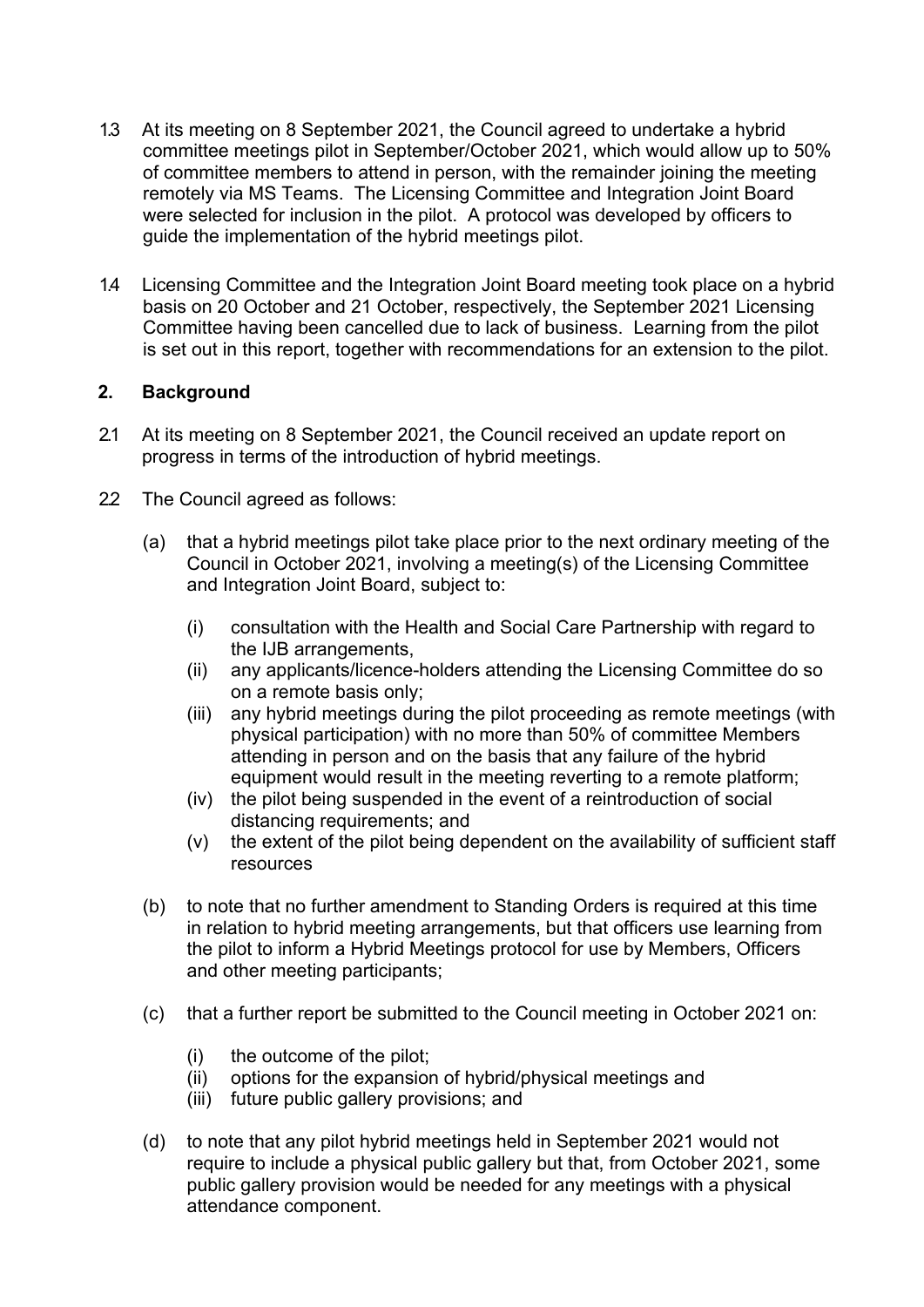#### Hybrid Meetings Protocol

2.3 The protocol set out at Appendix 1 to the report was developed by officers to provide background information on the principles and features of hybrid meetings; guide their operation during the pilot; and clarify the position in the event of a hybrid system or other failure. It is proposed that, subject to revision to accommodate learning from learning from the pilot, this document should continue to guide the operation of hybrid meetings.

### Hybrid Equipment Testing

- 24 Extensive testing of the hybrid equipment in the Council Chambers took place in September and October to confirm the reliability of the system; rehearse the implementation of contingency arrangements in the event of equipment failure; gauge the staff resource required to run a hybrid meeting; and consider arrangements around issues such as presentations and the operation of hearings.
- 2.5 Testing demonstrated that the system appeared reliable but that significant additional staffing resource is required to manage a hybrid meeting when compared with a wholly physical or even a wholly remote meeting.

### Council Chambers Arrangements

- 2.6 For both meetings in the hybrid pilot, arrangements were made to ensure that the seating plans for the Chambers provided adequate social distancing. Physical attendees were required to wear a face covering when not seated and hand sanitiser was available on entry to the building. The Chambers itself was also the subject of thorough cleaning before and after the meeting and open windows and doors provided suitable ventilation.
- 2.7 In accordance with the protocol, physical attendees were also asked to bring a device with them for use should the meeting have to revert to a wholly remote format via MS Teams.

# Hybrid Pilot: Licensing Committee (20 October 2021)

- 2.8 Members of the Licensing Committee were invited to advise the clerk a week prior to the meeting whether they wished to attend in person. There were three requests (from Councillors McNicol (Chair), Barr and Donald L. Reid) in addition to the Solicitor (Licensing). The remaining Elected Members, together with invited applicants/licence-holders and officers, attended remotely via MS Teams.
- 2.9 Due to the nature of the business under consideration, the Committee resolved to exclude the press and public and, therefore, no physical public gallery was required in the Council Chambers, nor was the meeting live-streamed.
- 2.10 Three Committee Services Officers were required to manage the meeting: one undertook a traditional clerking role in the Chambers, a second operated the hybrid equipment, and a third joined via MS Teams (to assist with admitting parties to hearings at the appropriate time and ensure they had left prior to the committee's deliberation, as well as noting remote attendance and monitoring the 'hands up' function and 'chat box' as a precaution).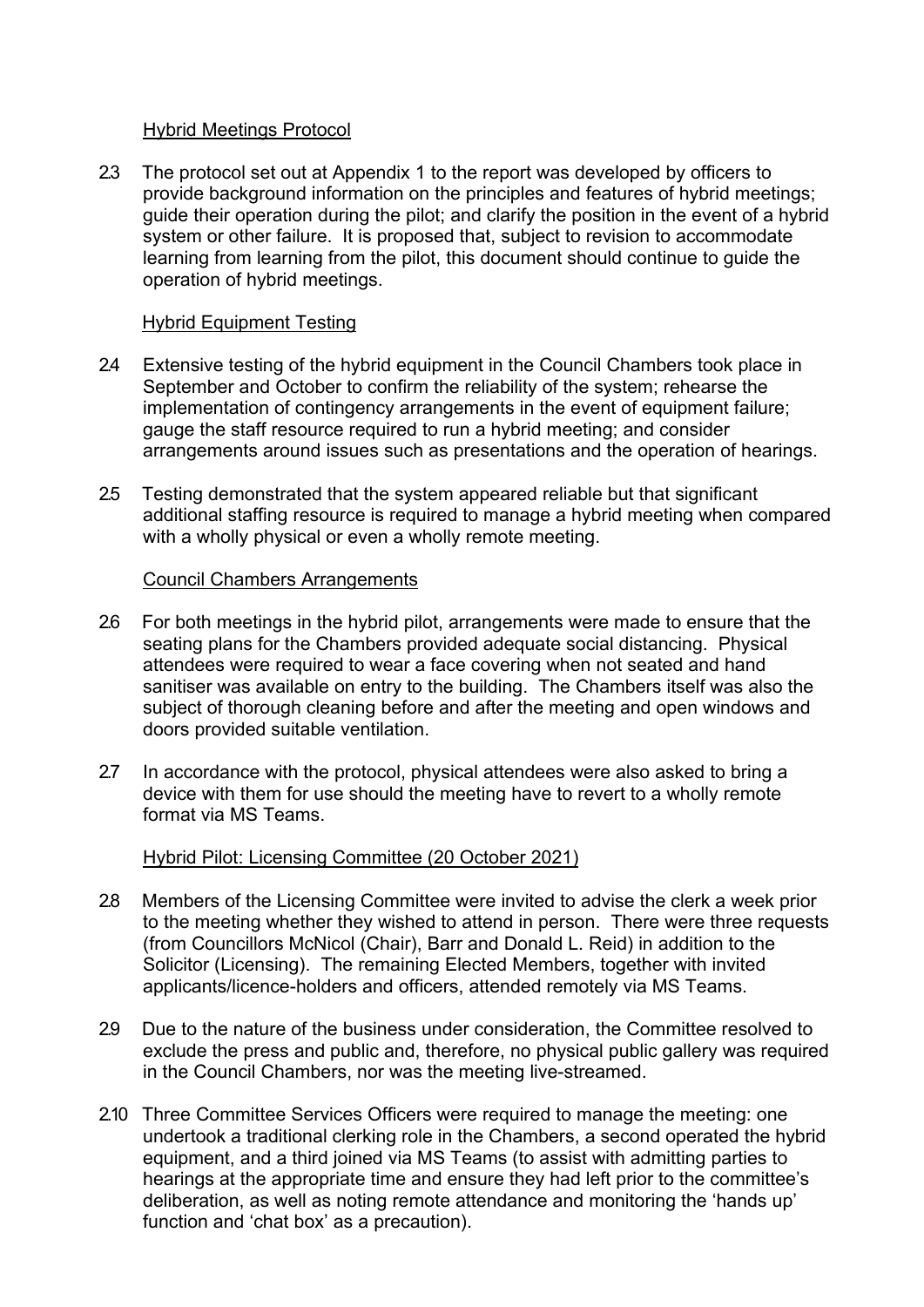2.11 The hybrid meeting operated successfully, with remote and physical attendees able to see and hear each other.

#### Hybrid Pilot: Integration Joint Board (21 October 2021)

- 2.12 Similarly, Members of the Integration Joint Board were requested to advise in advance if they wished to attend in person. One member attended the meeting in person. The remaining members of the Integration Joint Board and supporting officers attended remotely via MS Teams.
- 2.13 Again, three members of the Committee Services team were required to support the meeting, as described at 2.10 above.
- 2.14 In the case of the IJB, as the meeting would ordinarily be open to the public, a small public gallery was provided and any members of the press or public interested in attending the Chambers were invited to do so by prior arrangement. No public gallery requests were received. Arrangements were also made to live-stream the meeting to the Council's webcasting microsite.
- 2.15 A technical fault prevented the hybrid system from running Microsoft Teams immediately prior to the start of the IJB meeting. This may have been related to an unexpected Teams update by Microsoft. The matter now appears to have been resolved, but it was not possible to proceed with the hybrid IJB meeting at the time. The established contingency arrangement - whereby the physical attendee joined remotely – was implemented very quickly and the meeting proceeded successfully on a wholly remote basis via MS Teams.

#### Learning Points

2.16 While there was insufficient time to fully survey remote and physical attendees, contact was made immediately following the meetings and this is summarised at Section 5.1. The main learning points observed by officers, taking into account Elected Member feedback, are highlighted below:

#### *Reliability*

- 2.17 Extensive testing of the hybrid system in advance of the pilot provided reassurance as to its reliability. However, as was demonstrated by the IJB pilot meeting, there is an inherent vulnerability in any system which relies upon technology. This is particularly the case where the solution involves integrating software and equipment from multiple providers.
- 2.18 A continuation of the hybrid meetings pilot will allow a better gauge of reliability. There are suitable contingency arrangements in place (i.e. reverting to wholly remote) in the event of a failure and it was possible to test these during the IJB meeting.
- 2.19 If hybrid meetings are to become established practice in future, there is an argument for seeking a more integrated corporate system covering livestreaming/webcasting software, screens and microphones.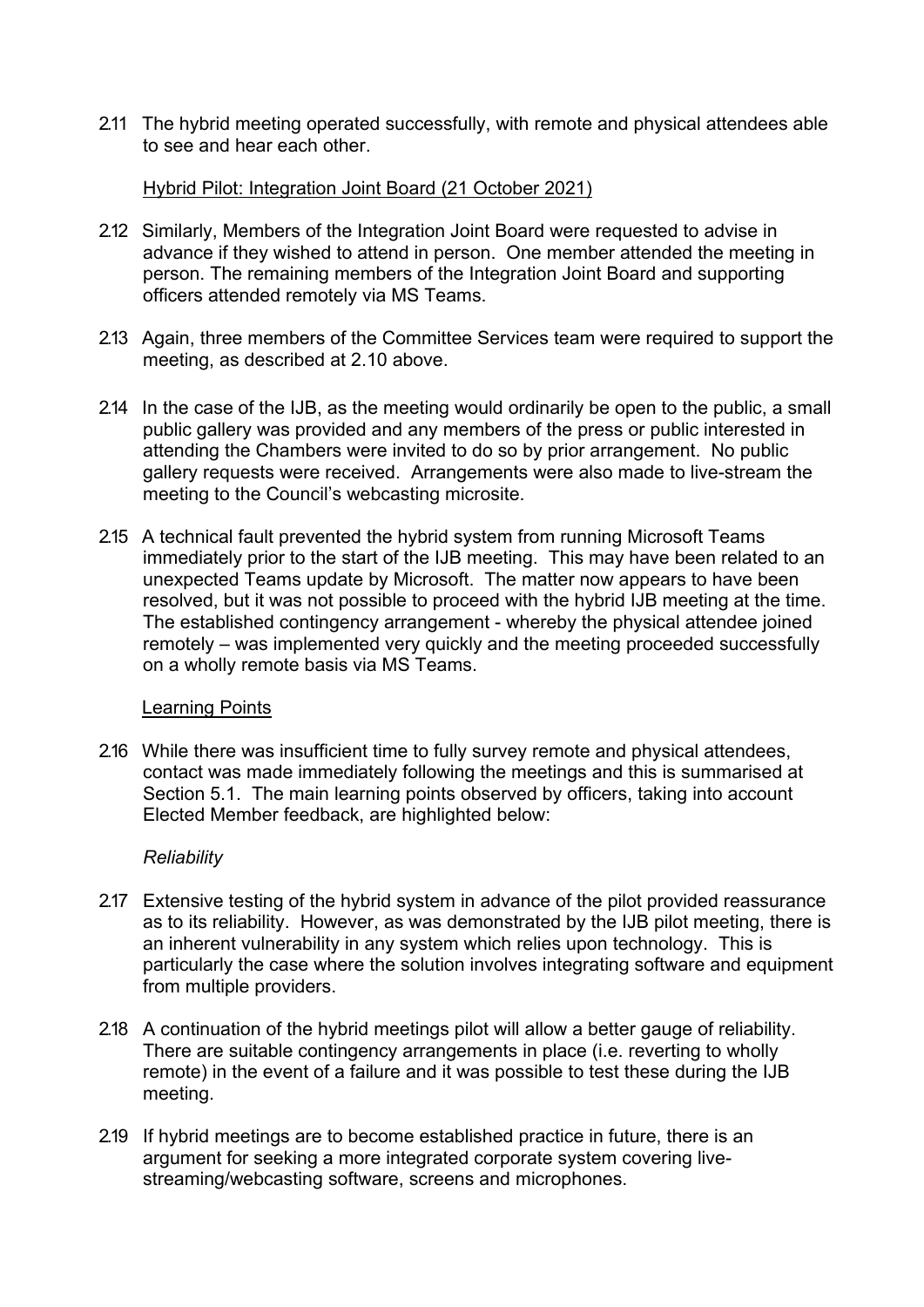### *Room Temperature*

- 2.20 The pilot demonstrated that room temperature may be an issue for hybrid meetings during COVID-19, if air conditioning cannot be used and additional ventilation is necessary. Clearly, this is likely to have a particular impact for longer meetings during winter months.
- 221 Although COVID-19 health and safety compliance must take precedence over usual minimum temperatures for a working environment, the comfort of attendees is relevant and there is concern about the impact on clerks attempting to take manual or electronic notes if room temperature is lower than normally considered reasonable.
- 2.22 Section 4 includes more information on the regulatory background to the question of room temperature, including a reference to recently updated guidance from the Health and Safety Executive (HSE). Depending on the outcome of the risk assessment process in light of this, it may be possible to reinstate the Chambers air conditioning. Failing that, alternative arrangements, informed by the risk assessment process, will be considered.

#### *Confidentiality*

223 Where a committee, such as Licensing, resolves to exclude the press and public to allow consideration of exempt information as defined by Schedule 7A of the Local Government (Scotland) Act, there is a potential confidentiality issue associated with the current requirement to have windows open in the Council Chambers. This is, therefore, noted as a risk.

# *Staffing Resource*

2.24 Hybrid meetings require a significant staff resource when compared with wholly physical or even wholly remote committee meetings. As described in 2.10 above, three officers are currently needed to service each a hybrid committee meeting. The Committee Services team comprises four officers, all of whom have other duties in addition to administering committees and one of whom also supports election preparations.

# *Participation by External Parties*

- 2.25 For the purpose of the pilot and in recognition of COVID-19 restrictions, physical attendance at hybrid meetings was open only to a limited number of Elected Members and officers. The protocol provided that external parties, including applicants/licence-holders attending Licensing Committee hearings, should be asked to join the meeting remotely. This is in part for practical reasons, since any failure of the hybrid equipment would see the meeting reconvene on a wholly remote basis and, therefore, external parties may need access to MS Teams.
- 2.26 Although there have been no significant issues around external parties joining wholly remote meetings over the past year or more, it is recognised that there may be some exceptions where applicants/licence-holders, appellants or others do not have access to a device.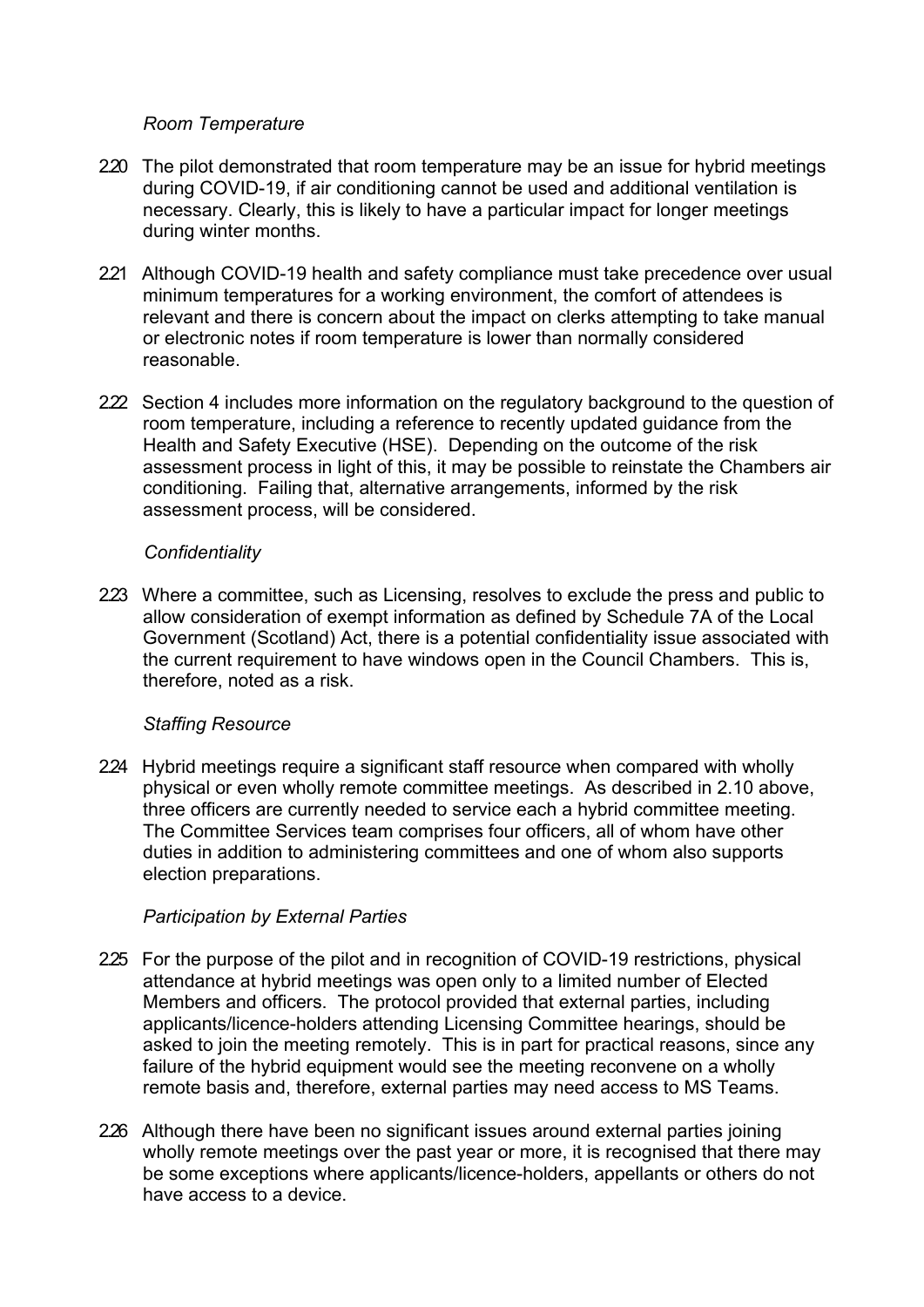227 It may be possible to accommodate such exceptional cases by liaising with the relevant Service to establish if an officer might be available to support the individual with a device. This would allow them to attend in person, with a contingency in place in the event of the meeting reconvening remotely. However, this would not be intended to allow wholesale physical attendance by external parties. During COVID-19, physical attendance by external parties would be by exception only.

#### *Added Value*

- 2.28 The potential of the hybrid equipment to add value to meetings of the Council and its committees is clear, in terms of accommodating the desire of some Elected Members to return to physical attendance at meetings while offering flexibility for others to attend remotely. Indeed, as Section 5.1 reflects, the hybrid meeting format was generally positively received by both the Elected Members who participated in the pilot as physical attendees and those who joined remotely.
- 2.29 The requirement for public gallery provision for physical and/or hybrid meetings also addresses potential accessibility issues for members of the public and other external parties who are unable to access a live-stream and who might wish to view proceedings in person.
- 2.30 However, it should be noted that the two hybrid meetings which have taken place to date during the pilot attracted only limited Elected Member interest for physical attendance and no requests from members of the public to attend. An extension of the pilot may allow a better opportunity to gauge the added value for Elected Members and the public. However, if COVID-19 case numbers rise over the winter, this may further reduce interest in physical attendance.
- 2.31 In the longer term, post-COVID, it might be argued that hybrid meetings are likely to demonstrate their real value when it is possible for meetings to return to a predominately physical format. In such circumstances, hybrid meetings would offer an opportunity to address real issues, such as travel disruption, poor weather and physical impairment.

# **3. Proposals**

- 3.1 The Council is invited to:
	- (a) note the outcome of the hybrid meetings pilot;
	- (b) agree to extend the pilot of Licensing Committee and Integration Joint Board hybrid meetings until the next Council meeting, subject to:
		- (i) consultation with the Health and Social Care Partnership with regard to the IJB arrangements;
		- (ii) consultation with Chairs on the meetings to be included in the next stage of the pilot;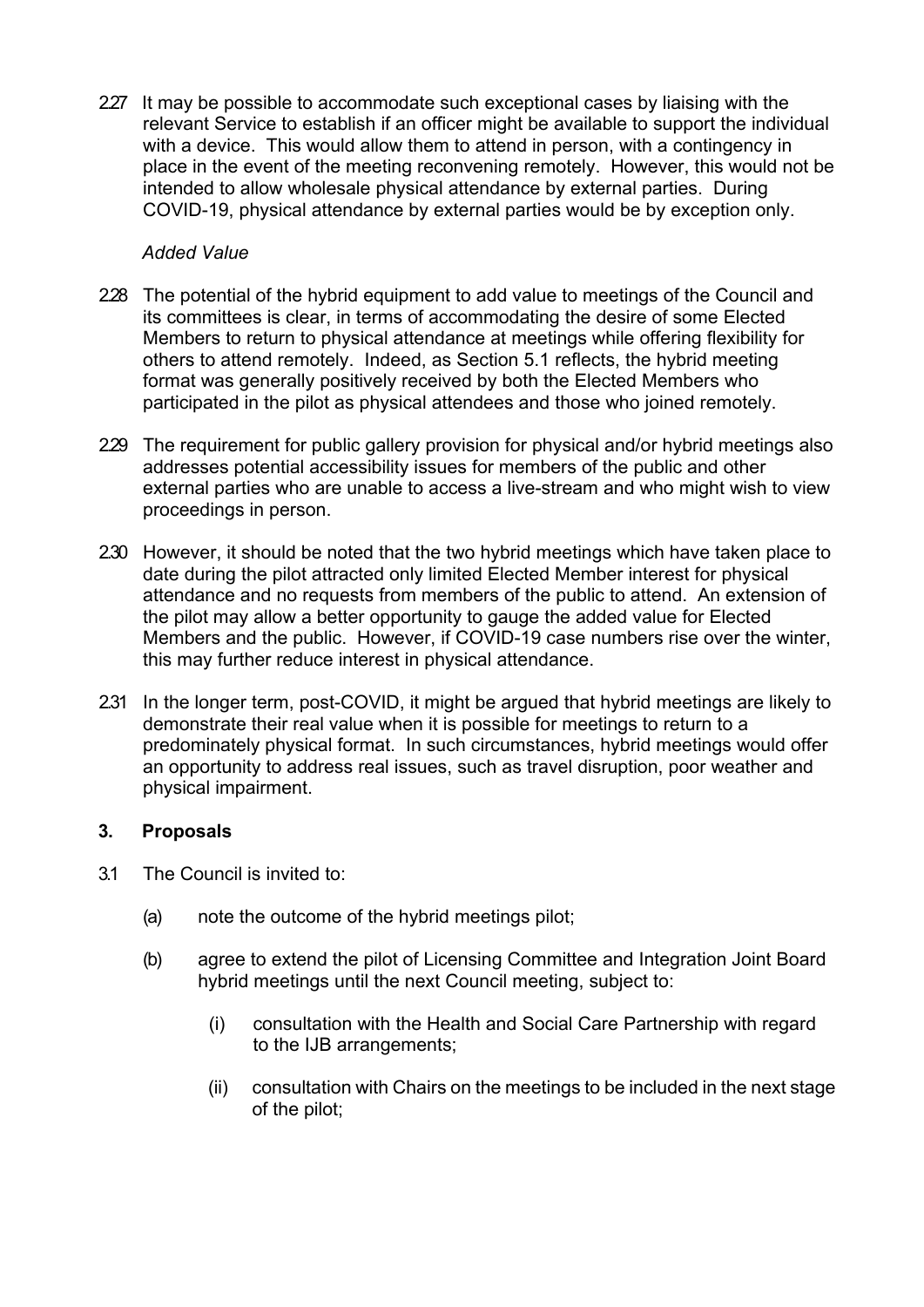- (iii) hybrid meetings during the next stage of the pilot proceeding as "remote meetings (with physical participation)", with no more than 50% of committee Members attending in person and on the basis that any failure of the hybrid equipment would result in the meeting reverting to a remote platform;
- (iv) amendment of the draft hybrid meetings protocol set out at Appendix 1, to accommodate physical attendance by external parties in exceptional circumstances, as determined by officers;
- (v) the pilot being suspended in the event of a reintroduction of social distancing requirements; and
- (vi) the extent of the pilot being dependent on the availability of sufficient staff resources
- (c) receive a report on the outcome of the extended pilot thereafter.

# **4. Implications/Socio-economic Duty**

# **Financial**

- 4.1 Prior to COVID-19, the Council webcast only meetings of the Council, Integration Joint Board, but it is assumed that even following the relaxation of restrictions and the reintroduction of a physical public gallery, live-streaming of all remote and hybrid meeting which are not subject to the exclusion of the press and public will be expected as a matter of course. Additional webcasting hours have been purchased to accommodate this in the interim and this can be built into the retendering exercise for webcasting with effect from June 2022.
- 4.2 Remote meetings have significantly reduced expenditure on Elected Member travel. The resumption of physical attendance will increase such costs.

#### **Human Resources**

4.3 Remote/hybrid meetings are more resource-intensive than physical meetings, particularly where physical meetings are not webcast. The Committee Services team comprises four Committee Services Officers. Each hybrid meeting requires the support of three CSOs.

# **Legal**

# *Room Temperature/Working Conditions*

4.4 The Workplace (Health, Safety and Welfare) Regulations 1992 lay down particular requirements for most aspects of the working environment and Regulation 7 deals specifically with the temperature in indoor workplaces, stating that "During working hours, the temperature in all workplaces inside buildings shall be reasonable." Although the law does not state a minimum or maximum temperature for working environments, the temperature would normally be expected to be at least 16°C (or 13°C if much of the work involves rigorous physical effort).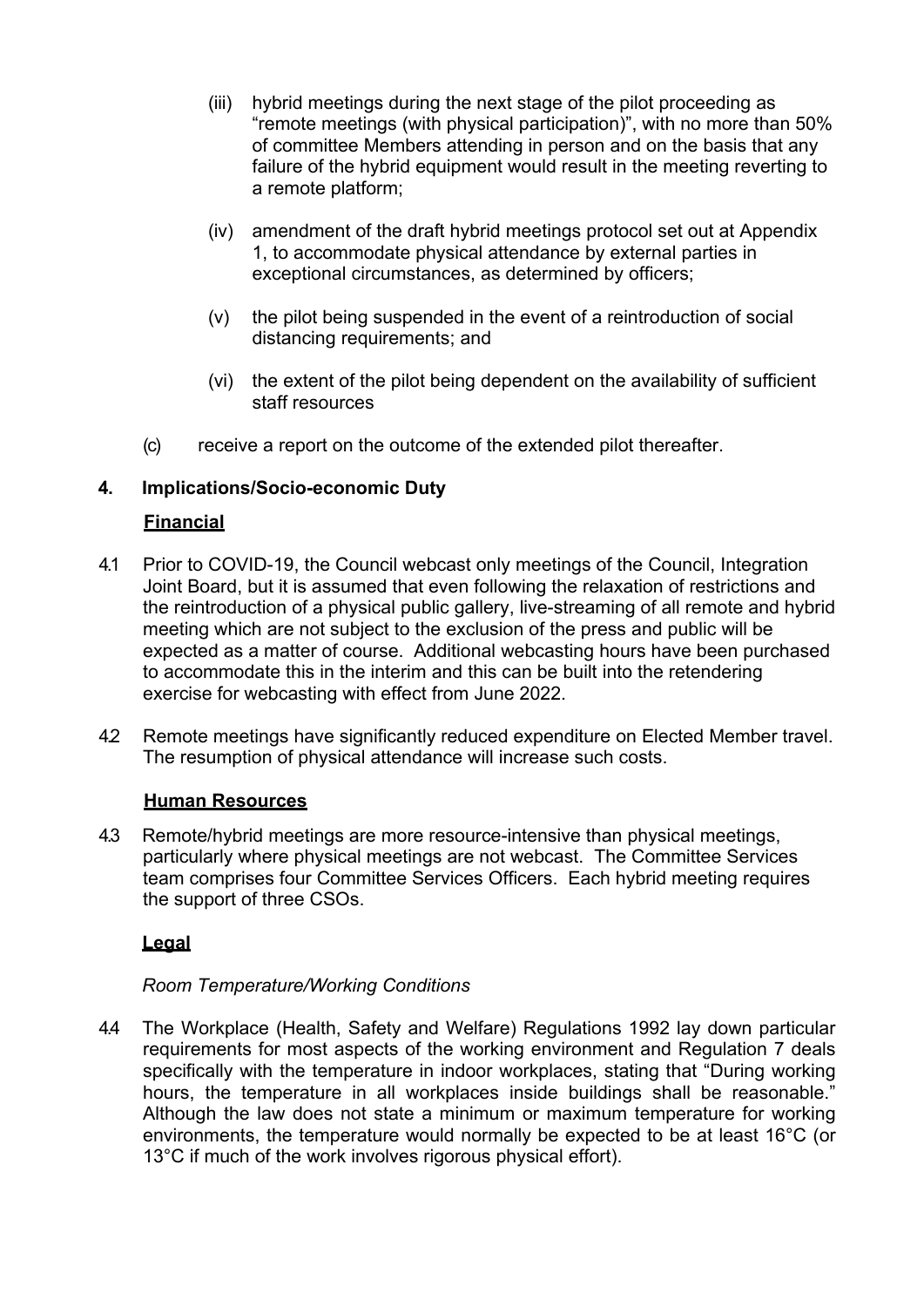- 4.5 However, COVID-19 brings exceptional circumstances and, as there is the possibility of more harm occurring from COVID-19 than cooler air, closing the windows during meetings in the Council Chambers to bring the room to what might be considered a more reasonable temperature, has not been permitted.
- 4.6 Recently updated guidance from the HSE indicates that air-conditioning systems may be suitable for use where other mitigating measures to ensure adequate fresh air are in place. Each location will require to be risk assessed and solutions will be specific to individual circumstances. Corporate Health and Safety and Property Management and Investment are currently reviewing what measures will be applicable and in what circumstances.
- 4.7 Once the Council Chambers risk assessment has been reviewed in light of the updated guidance, it may be possible to reinstate the air conditioning, subject to suitable mitigation.

### *Remote and Hybrid Meetings*

4.6 The Local Government (Scotland) Act 2003 permits the holding of and participation in remote meetings. The Council's Standing Orders were varied using the Chief Executive's urgency powers to mirror the terms of the Act and facilitate the holding of remote and/or hybrid meetings. [The Standing Orders relating to the Integration Joint Board already include a general provision which encompasses remote or hybrid meetings]. In terms of Section 43(2) of the 2003 Act, the decision on whether a meeting is remote or hybrid is for the Provost or relevant committee Chair and the report, therefore, recommends that officers liaise with Chairs regarding the meetings to be included in the pilot.

# *Public Gallery Provision*

- 4.7 Part 4 of schedule 6 of the Coronavirus (Scotland) Act 2020 contains temporary modifications to Section 50A of the Local Government (Scotland) Act 1973 by adding an additional ground for the exclusion of the public from meetings of Local Authorities where there would be a "real or substantial risk" to public health due to infection or contamination with coronavirus. There is no distinction between virtual and physical Local Authority meetings within the temporary grounds (although it is difficult, of course, to make the case that there would be a 'real or substantial risk' associated with the public attending a remote meeting).
- 4.8 The temporary power to exclude the public from Local Authority meetings on coronavirus grounds was enforceable under Part 1 of the 2020 Act. Parts of the Act, including this power, expired on 30 September. It is understood that the Scottish Government is preparing further primary legislation although the terms of this are currently unknown. It is the view of the Council's Legal service that, by streaming its Teams meetings to the Council's website, the Council is effectively admitting the public to its remote meetings.
- 4.9 Whilst live streaming of remote meetings is likely to constitute public access to a meeting of the Council or its committees held on a wholly remote basis, it is logical to assume that the resumption of physical meetings or the introduction of hybrid meetings should include some public gallery provision even if live streaming continues.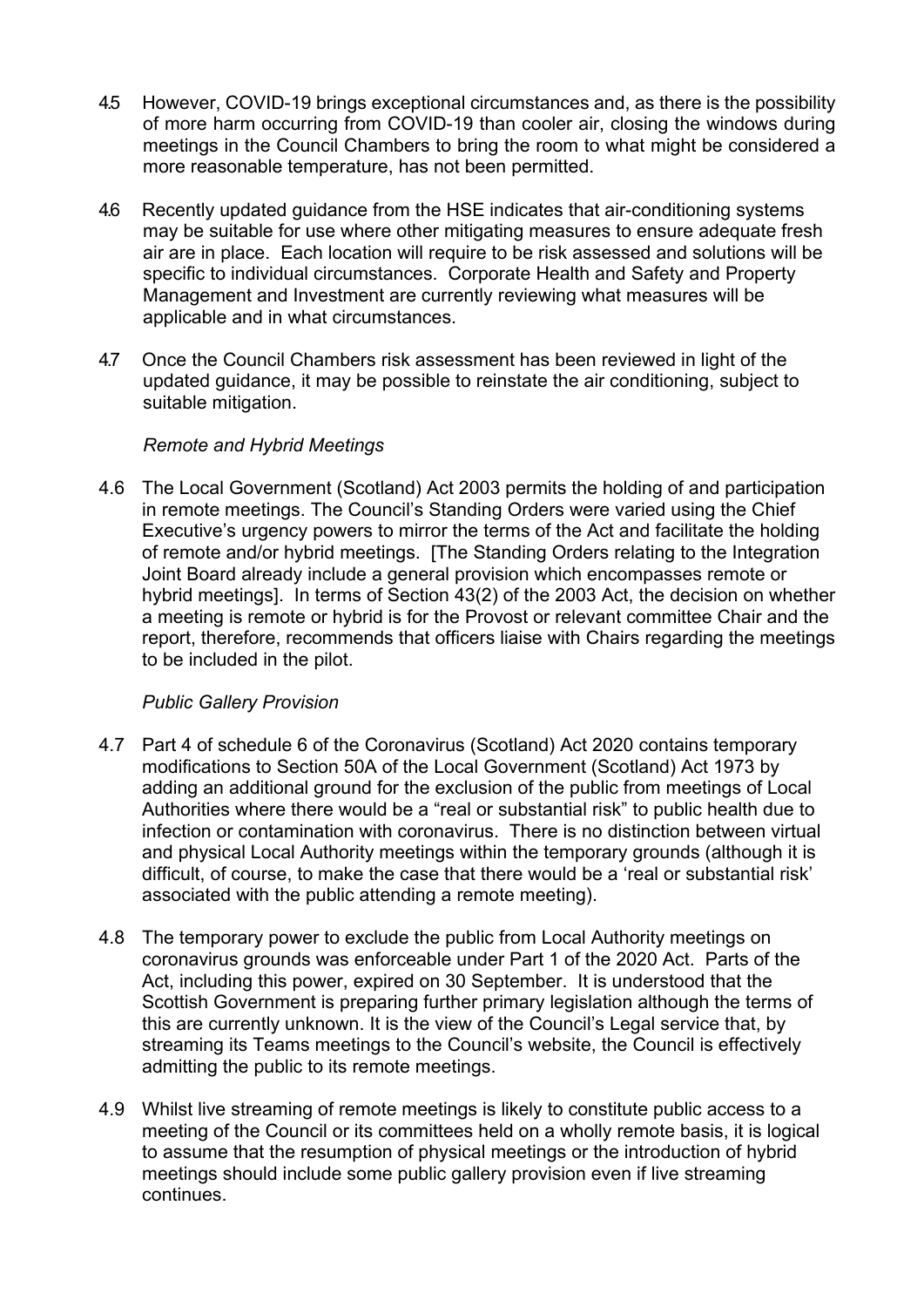#### **Equality/Socio-economic**

- 4.10 In the absence of a physical public gallery provision, some members of the public without IT equipment are disadvantaged by not being able to observe the proceedings, albeit that hard-copy Agendas and Minutes continue to be available on request. The reintroduction of a physical public gallery as part of the hybrid pilot addresses this.
- 4.11 At the same time, there may some equalities advantages associated with livestreaming meetings of the Council and committees in terms of offering easier/more extensive access to meetings than would be afforded by a small public gallery.

### **Environmental and Sustainability**

- 4.12 Reintroducing a physical attendance element to meetings of the Council and its committees would have a small negative impact associated with travel to and from meetings.
- 4.13 Similarly, there will be some negative impact in the event that additional heating is required within the Chambers while windows are open.

### **Key Priorities**

4.14 None arising from the recommendations set out in this report.

### **Community Wealth Building**

4.15 None arising from the recommendations set out in this report.

# **5 Consultation**

- 5.1 In normal circumstances, a survey of hybrid meeting participants would have been carried out following the pilot. However, the timing of the meetings in close proximity to the Council has meant that there has been less of an opportunity to undertake formal consultation.
- 5.2 Informal feedback from the Licensing Committee meeting, however, suggests that the hybrid arrangements were generally positively received by both remote and physical attendees. Physical attendees welcomed the opportunity to attend the meeting in person and expressed a desire for meetings to return to the Chambers. In particular, the Chair valued the access to legal and IT advice which was afforded by physical attendance. (This support could potentially be offered outwith the hybrid format by arranging for the Chair and relevant officer(s) to join the remote meeting from Cunninghame House, per the arrangements for full Council).
- 5.3 A remote attendee acknowledged the success of the hybrid meeting in allowing some Members to attend in person, but personally expressed a wish to continue to participate remotely for the time being. There was also an observation about an instance of apparent discussion in the Chambers which was inaudible to remote attendees; however, this did not relate to any failure of the system and this matter can be resolved in future by prompting physical attendees to use their microphones when addressing the meeting.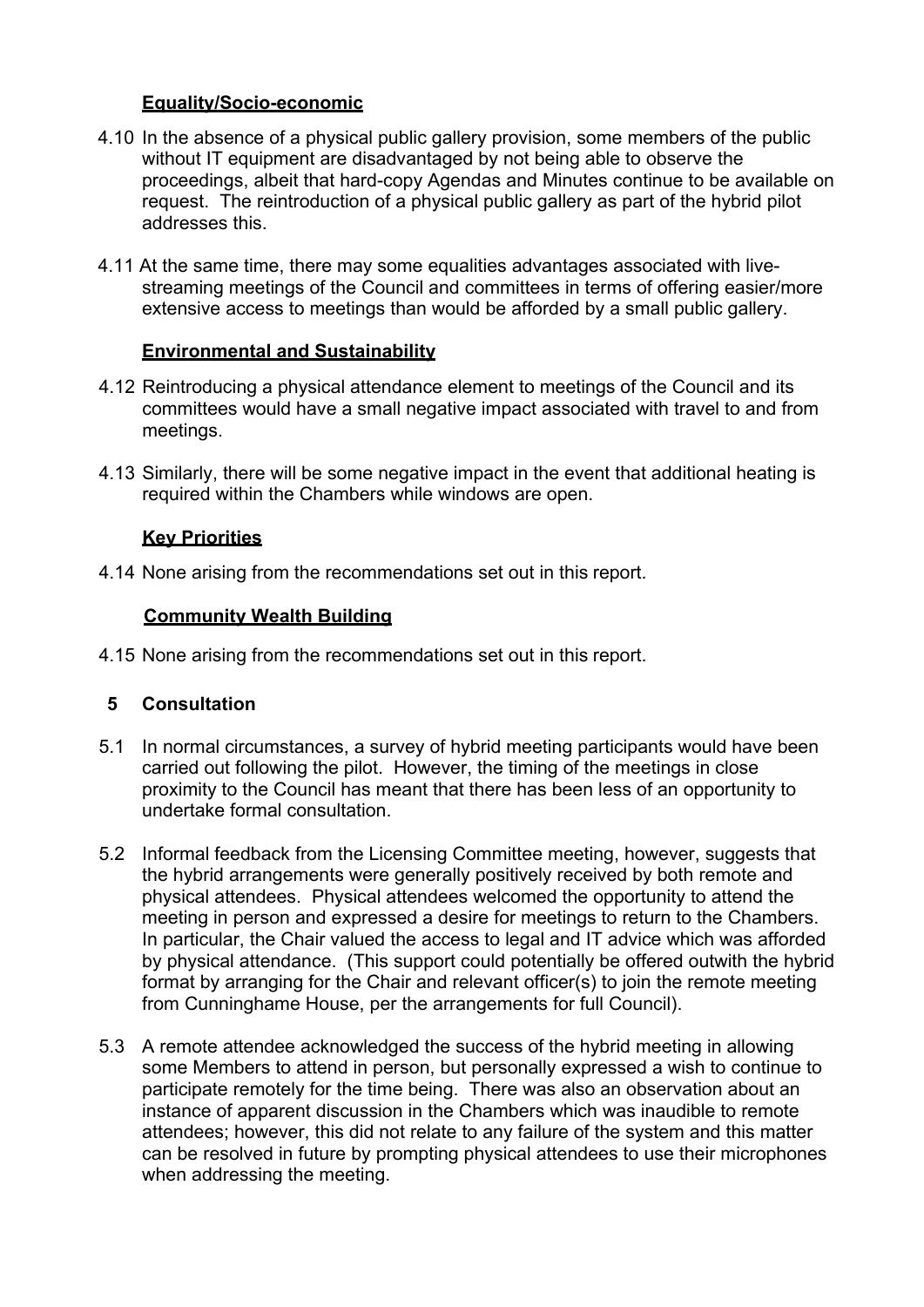- 5.4 Although the IJB meeting did not proceed using the hybrid platform, it was observed by a physical attendee that the low temperature in the room may be an issue.
- 5.5 Consultation has also taken place with colleagues within Legal Services and Corporate Health and Safety with regard to Section 4 of the report.

Aileen Craig Head of Democratic Services

For further information please contact Melanie Anderson, Senior Manager (Committee and Member Services)**,** on [melanieanderson@north-ayrshire.gov.uk](mailto:melanieanderson@north-ayrshire.gov.uk)

#### **Background Papers**

Informal consultation responses from pilot meeting participants Information from Property Management and Investment with regard to HSE guidance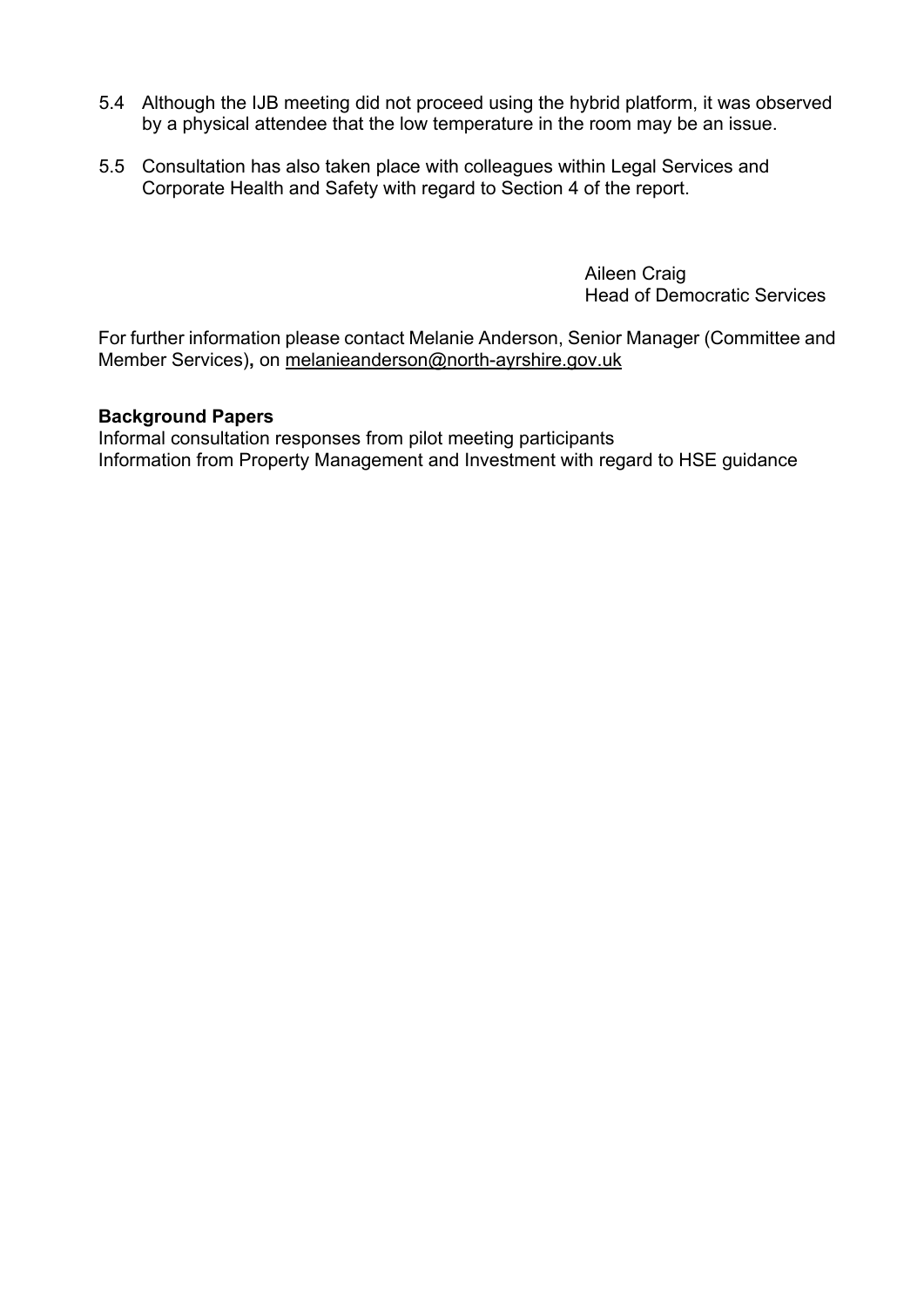**Appendix 1**



Protocol for Hybrid Committee Meetings Pilot: (Combined Physical & Microsoft Teams Attendance)

Committee & Member Services North Ayrshire Council, Cunninghame House, Irvine KA12 8EE

Document Classification: Official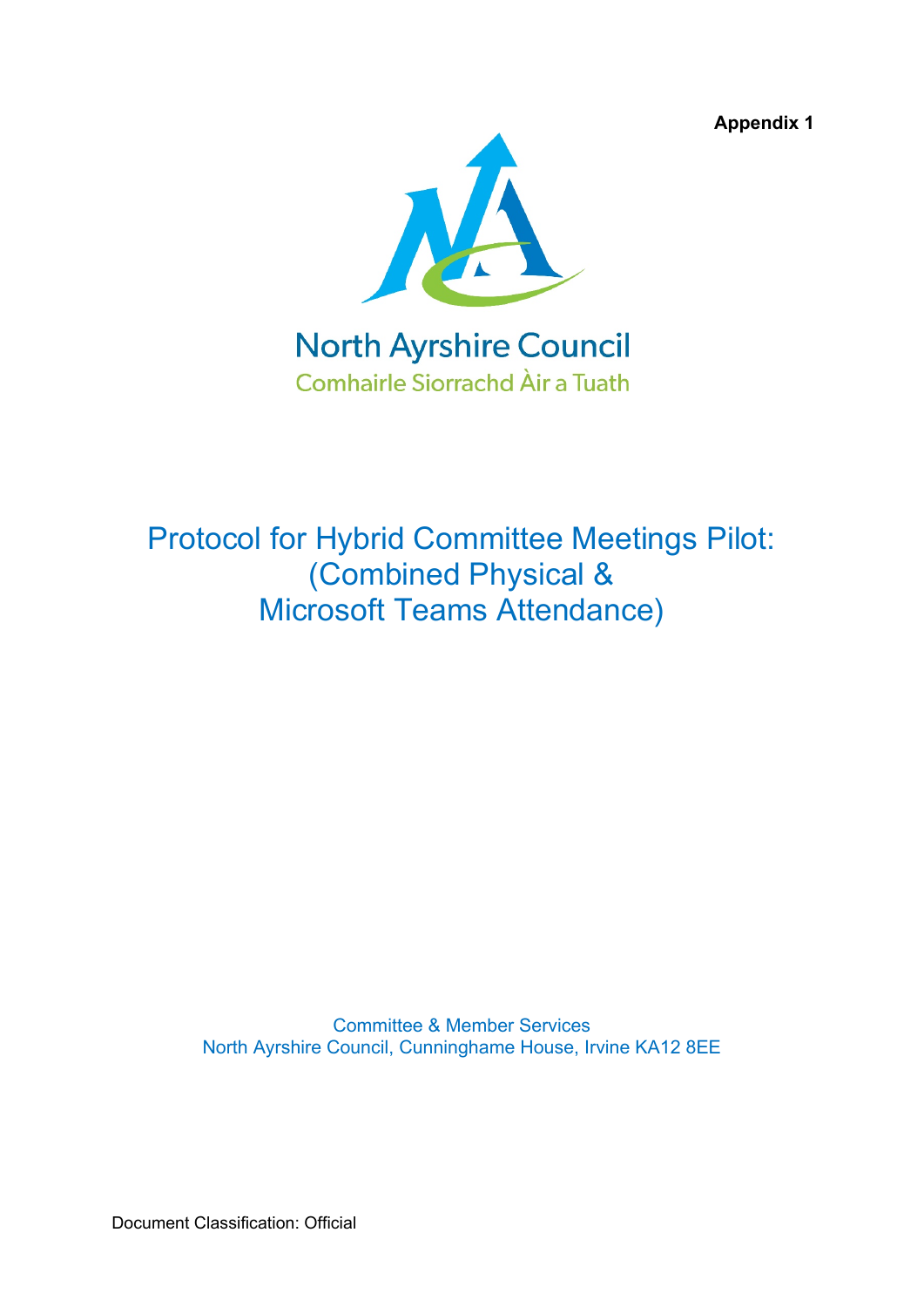### **1. Introduction**

- **1.1** In March 2020, in light of the COVID-19 and Government advice in relation to the pandemic, scheduled meetings of the Council and its committees were initially cancelled.
- **1.2** In June 2020, the Chief Executive, following consultation, under the Council's Emergency Governance arrangements agreed the resumption from September 2020 of committee meetings on a wholly remote basis via Microsoft Teams, with recordings of any meetings normally open to the public initially to be uploaded onto the Council's website following each meeting. Officers then introduced an IT solution to address the issue of live-streaming MS Teams meetings. From October 2020, all meetings which would ordinarily be open to the public have been live-streamed.
- **1.3** The introduction of remote MS Teams committee meetings was supported by the development of meeting protocols to assist Elected Members (and, specifically Chairs), Officers and members of the public attending remote hearings, etc.
- **1.4** Hybrid meeting equipment has now been installed in the Council Chambers. This works with the Council's existing webcasting equipment to combine physical attendees in the Chambers and remote attendees joining the meeting via a remote meeting platform (such as MS Teams) to create a blended/hybrid meeting.
- **1.5** This guidance has been prepared to support a pilot of hybrid meetings which will take place in September/October.

#### **2. The Principles of Hybrid Meetings**

- **2.1** There are three potential components to a hybrid meeting:
	- *Physical Attendees* participate in the usual way using their Council Chambers microphones. They are able to view/hear remote attendees via the television screens and audio system in the Chambers.
	- *Remote Attendees* join the meeting via an MS Teams link. They see a wide shot of the Council Chambers and can see/hear individual speakers when they operate their microphones.
	- Live Streaming the new hybrid equipment offers the option of live streaming a blended/hybrid meeting to the Council's webcasting microsite, where it can be viewed live or after the event. Depending on the legislative context, this can be in lieu of a public gallery or as an enhancement to it, to allow a wider audience to view the proceedings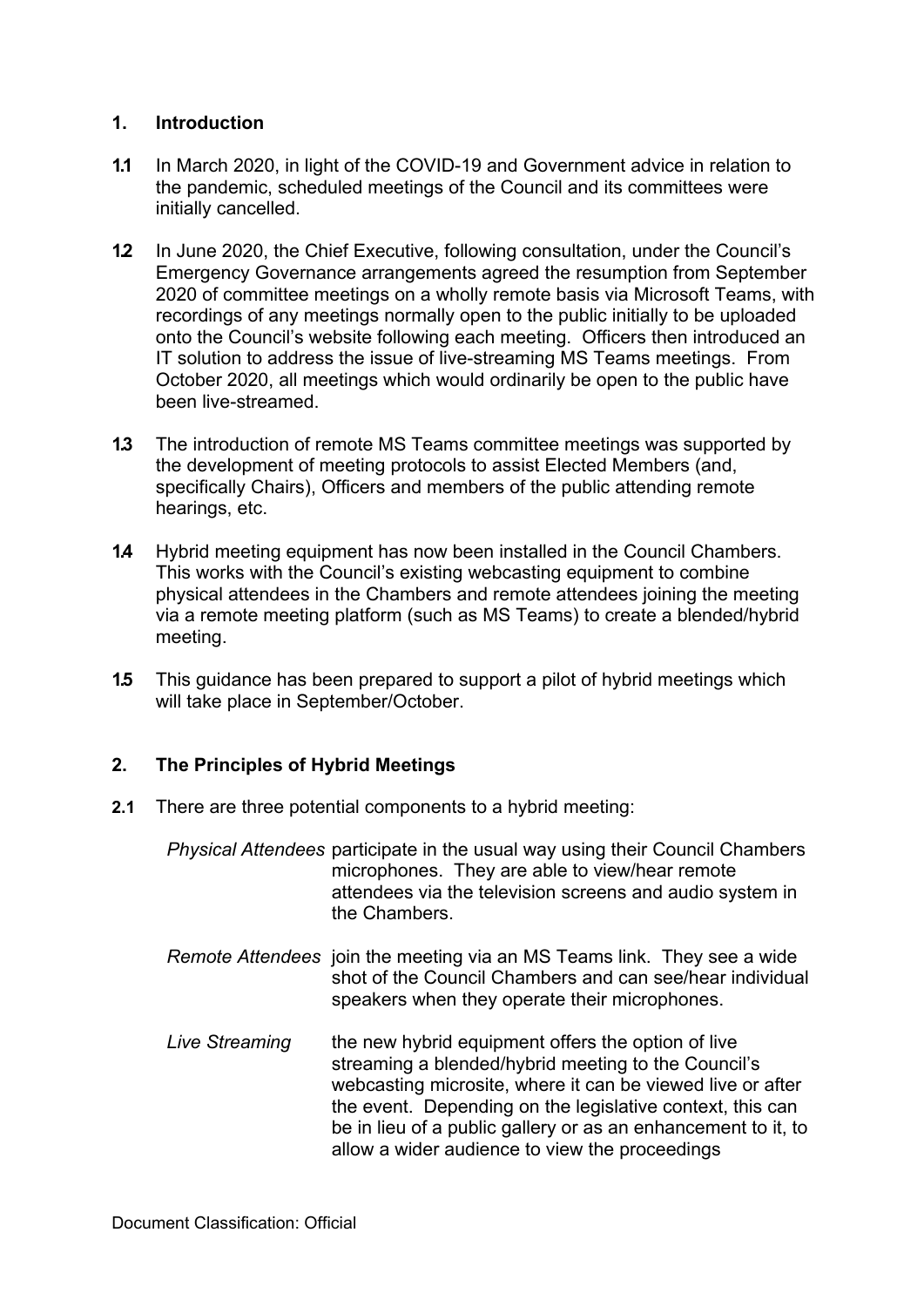### **3. Physical Attendees**

- **3.1** During the hybrid meetings pilot, physical attendance will be restricted to 50% of the membership of the committee and those attending in person will be determined in advance of the meeting. Preference will be given to the Chair (in whose absence, the Vice-Chair).
- **3.2** Where requests to attend in person out-number the available places for physical attendees, Committee Services will liaise with the Chair to determine which Members, officers and others may join from the Council Chambers**. No meeting participant should present themselves at the Council Chambers except by prior arrangement.**
- **3.3** Physical attendees should use their microphone when addressing the meeting (at the invitation of the Chair). It is also important to switch the microphone off after speaking. Operation of the hybrid meeting equipment depends upon the system correctly identifying speakers in the Chambers using a pre-selected seating plan. **Therefore, it is important that physical attendees use the seats which have been assigned**. These will be indicated by nameplates. A minimum of **1m social distancing** will apply.
- **3.4** Physical attendees must follow any COVID-19 guidance in place at the time. This may include the wearing of **face coverings** unless addressing the meeting. Physical attendees should also be aware that **additional ventilation** may be required and dress appropriately, particularly in colder weather.
- **3.5** In the event of a hybrid equipment failure during the pilot phase, the Chair will reconvene the meeting as a remote meeting on Microsoft Teams. Physical attendees must ensure, therefore, that they bring their **laptop or other device** to allow them to access the meeting remotely if necessary. If requested to do so, physical attendees should follow the original MS Teams meeting link (unless a decision is taken to reconvene the meeting at a different time). Please note that it may be necessary for those in the Council Chambers to move elsewhere in the building prior to joining the MS Teams meeting in order to avoid sound feedback/interference caused by multiple devices on the system in close proximity.
- **3.6** During the pilot phase, some external parties (including applicants and licenceholders) may be advised by Committee Services not to attend in person but to join the meeting at the appropriate time as remote participants (via Microsoft Teams).

#### **4. Remote Attendees**

**4.1** Remote attendees will join the meeting using the Microsoft Teams link contained in the meeting invitation. Arrangements for joining the meeting remotely will be as detailed in the Remote Committee Meetings Protocol: Microsoft Teams.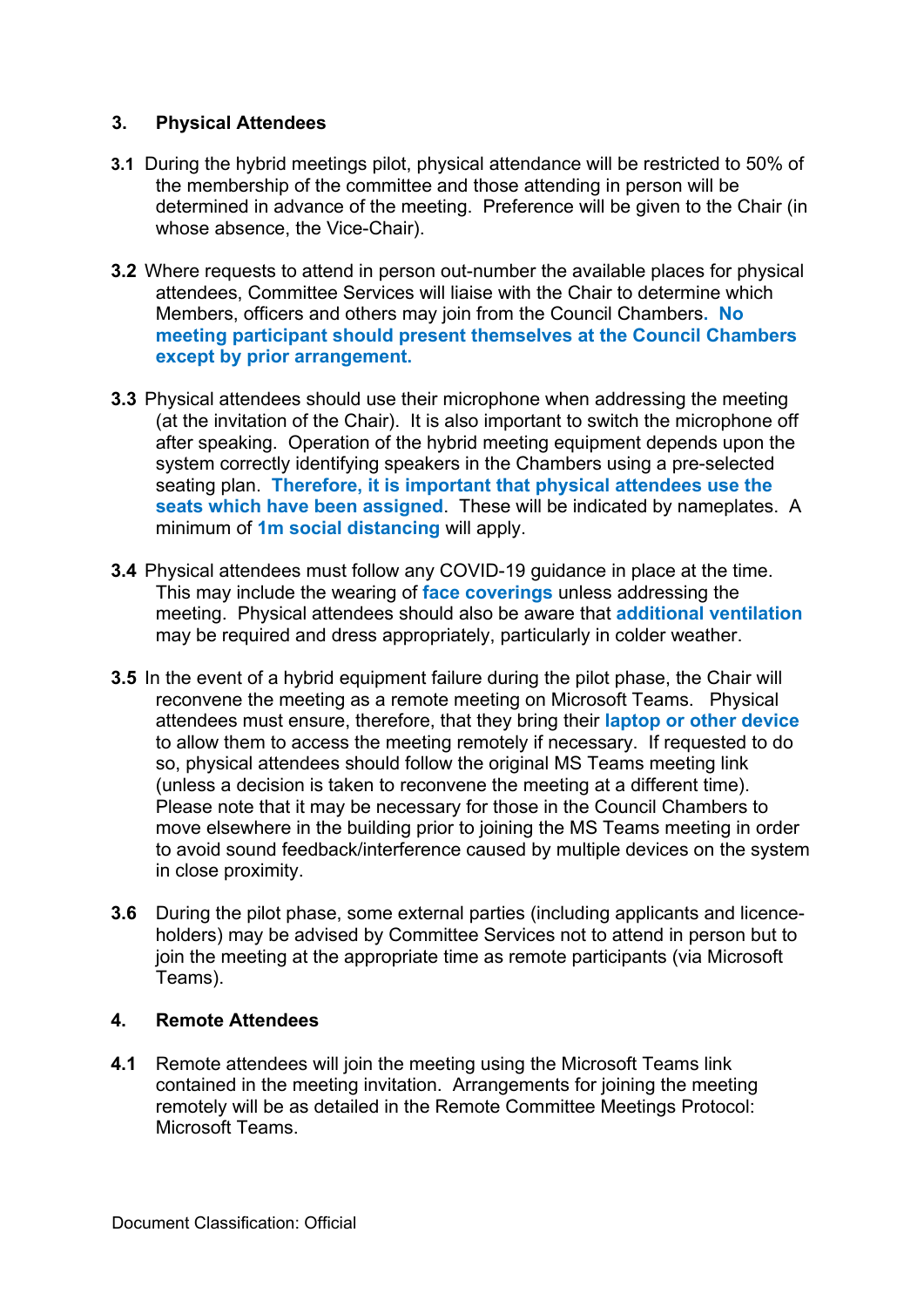- **4.2** As with a wholly remote meeting, loss of broadband connection or a technical issue affecting an individual remote attendee will not prevent the hybrid meeting from proceeding providing it is otherwise quorate. (Further information is available later in this document to cover system failure affecting the hybrid equipment itself).
- **4.3** Remote attendees should avoid use of the **chat box** during the meeting as this will not be visible to physical attendees in the Council Chambers. (Subject to the availability of staff resources, a member of the Committee Services team will join the meeting remotely to monitor the **chat box** but this may not always be possible). Any remote attendee wishing to attract the Chair's attention should do so using the **hand up** function.
- **4.4** Please refer to the Remote Committee Meetings Protocol: Microsoft Teams for other general information on participating in formal meetings via MS Teams.

### **5. Sederunt**

**5.1** At the start of the meeting, the Clerk will take the **sederunt** and, in confirming they are present, physical attendees should indicate whether they are attending in the Chambers or remotely. This will allow the Minute of the meeting to reflect accurately which Members and officers attended "in the Chambers" and which joined the meeting "remotely".

### **6. Public Gallery**

- **6.1** Where **public gallery** provision is legally required for a hybrid meeting during the pilot, the size of the public gallery will be limited to **two or three** places.
- **6.2** Face coverings must be worn and a minimum of **1m social distancing** will apply. Any other COVID-19 guidance in force at the time (including contact tracing arrangements) will apply.
- **6.3** Public gallery attendance will be by prior arrangement by contacting [committeeservices@north-ayrshire.gov.uk.](mailto:committeeservices@north-ayrshire.gov.uk) Demand may exceed available public gallery places; however, access to meetings which would otherwise be open to the public to attend will continue to be achieved via live-streaming of the proceedings.

#### **7. Powerpoint Presentations**

**7.1** Please note that it is not possible for Powerpoint presentations to be made to hybrid meetings in the same way that they would to a traditional, purely physical meeting. This is because the screens in the Chambers will also be used to display remote attendees.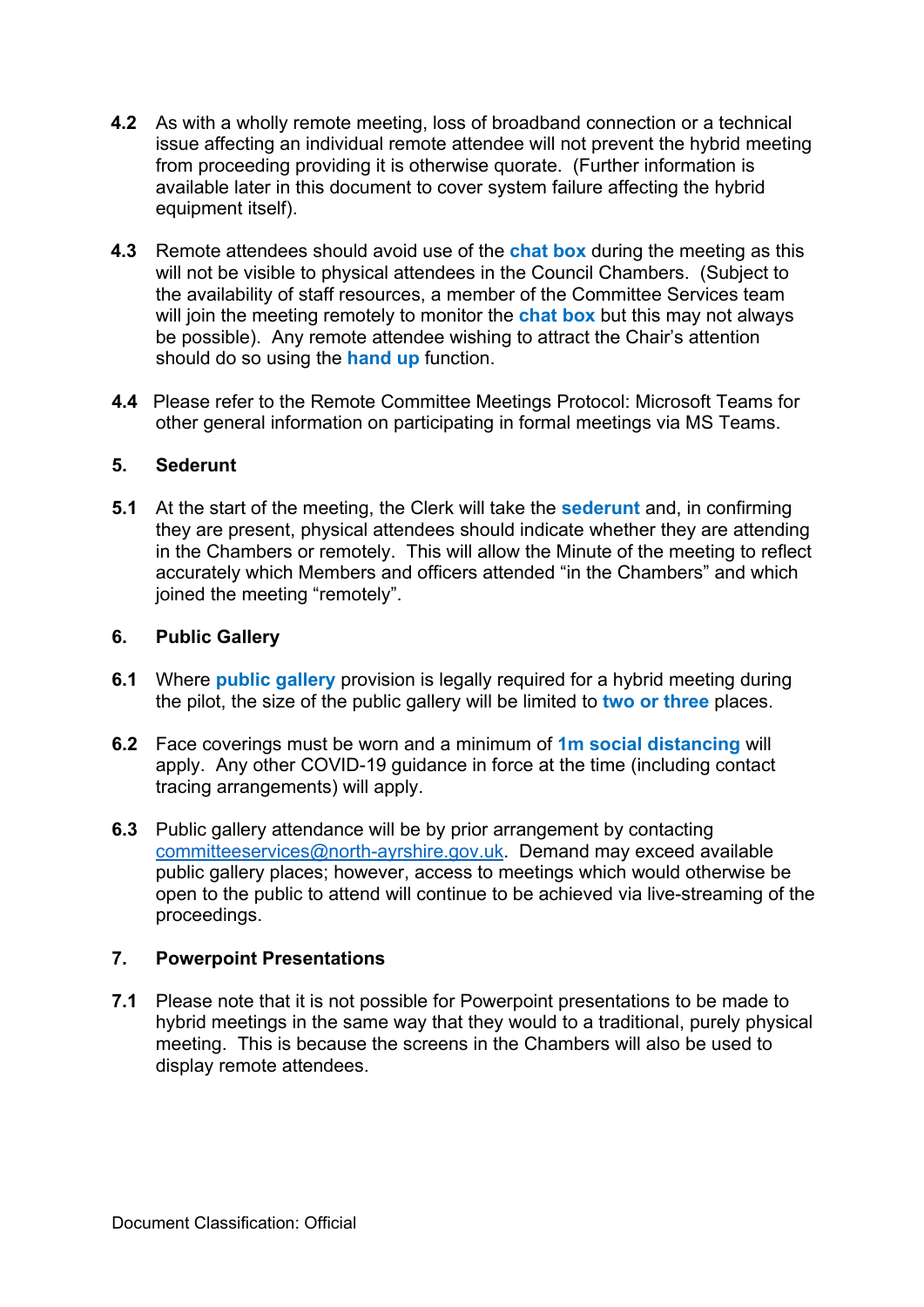- **7.2** Presentations to hybrid meetings can only be made by a remote attendee sharing their screen. This means that, even if the officer/external party making a presentation is attending in person, they must make arrangements for another person to join the meeting remotely and share the presentation from their screen. The presenter within the Chambers will then need to indicate to the remote attendee when the presentation can be moved on to the next slide.
- **7.3** Because presentations will require additional set-up on the hybrid meeting system, it is important that officers/external parties provide Committee Services with **advance notice** of any presentations one week prior to the meeting. A copy of the presentation slides should also be provided to [committeeservices@north-ayrshire.gov.uk](mailto:committeeservices@north-ayrshire.gov.uk) in advance of the meeting.

#### **8. Motions and Amendments**

- **8.1** Please note that it is not possible for motions or amendments to be displayed on screen in the same way as they would for a traditional, purely physical meeting. This is because the screens in the Chambers will also be used to display remote attendees.
- **8.2** Any motion or amendment which requires to be displayed should be emailed to [committeeservices@north-ayrshire.gov.uk](mailto:committeeservices@north-ayrshire.gov.uk) in advance of the meeting, where possible, or otherwise as it arises during the meeting. A member of the Committee Services team attending on a remote basis will then share their screen at the appropriate time.
- **8.3** In necessary, the Chair may call for a short recess to allow the motion/amendment to be displayed to remote and physical attendees.

# **9. Hybrid System Failure**

**9.1** The Local Government (Scotland) Act 2003 permits the holding of and participation in remote meetings/meetings with a remote component and the Council's Standing Orders have already been amended to mirror the terms of the Act. Members who attend a remote meeting of Council/its committees are regarded as 'present'. The MS Teams Committee Meetings Protocol clarifies that any loss of connection during a meeting is not sufficient to prevent an otherwise quorate meeting from proceeding. So, if an individual Member drops out of a remote meeting due to a failure of their device or a broadband issue, this is treated in the same way as if they had left the room during a physical meeting.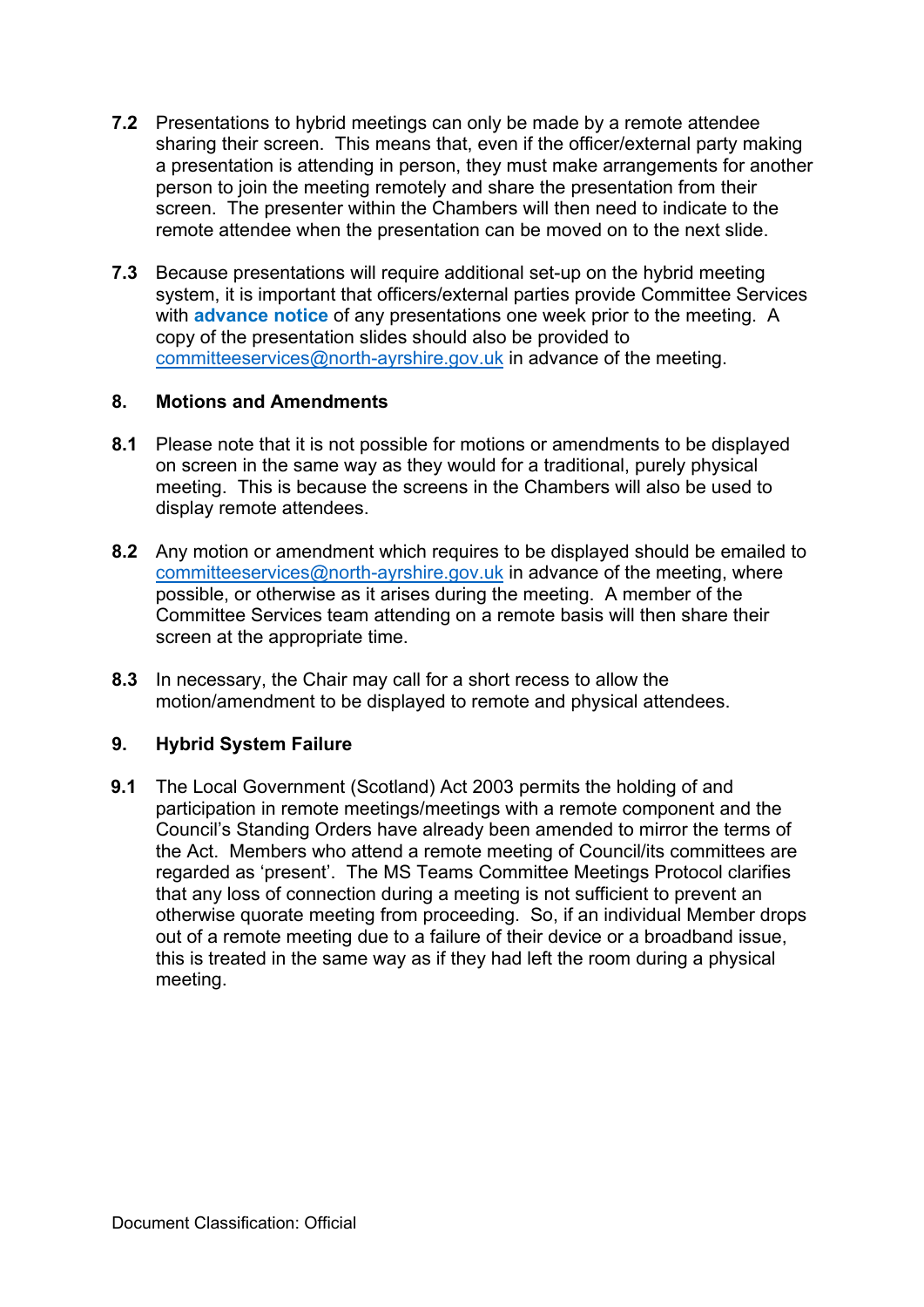- **9.2** Hybrid meetings are potentially more problematic. Here, the issue might be one of a complete hybrid system failure rather than a connection issue affecting an individual participant. In this scenario, there may be some Members within the Chambers ready to participate in the meeting and other Members who have successfully joined via MS Teams, but a technical issue with the hybrid system results in a failure to combine the two elements into a single meeting. Effectively there are now two meetings, each of which could be quorate. Although we do expect the hybrid equipment to operate reliably, provision needs to be made to dealing with such a situation, however unlikely.
- **9.3** In terms of the Local Government (Scotland) Act 2003, the Chair of a meeting can determine whether a meeting takes place on a remote (or hybrid basis). In addition, Standing Order 5.7 includes a provision for the Provost/Chair to "determine any questions of procedure for which no express provision has been made in these Standing Orders". This means that, following consultation with the Chair, the Committee Services team can respond to any failure of the hybrid meeting equipment in the most appropriate manner.
- **9.4** For instance, the hybrid meeting may be rescheduled as a wholly remote meeting via MS Teams while most meeting participants (including the officers presenting reports) are still remote but, in future, the decision may be to proceed with a physical meeting if the vast majority of attendees are within the Chambers and only one or two attendees are remote. In order to ensure that attendees are aware of the position in advance, a hybrid meeting will be designated in advance as either:
	- **a Remote Meeting (with physical participation) or**
	- **a Physical Meeting (with remote participation)**
- **9.5** During the pilot phase, all hybrid meetings will be designated as Remote Meetings (with physical participation). This means that, in the event of any failure of the hybrid meeting equipment, the remote format will take precedence. The Chair will adjourn the meeting and the meeting will then reconvene as a remote meeting, with all attendees (including those physical attendees in the Council Chambers) re-joining the meeting via the MS Teams Protocol.
- **9.6 Please note that, because of the system changes which require to be made to convert from a hybrid meeting to remote, an adjournment of around 20 minutes is required if a hybrid meeting is to take place on a wholly remote basis instead.**
- **9.7** In the future, where most meeting participants are able to attend in person, a hybrid meeting may be designated as a Physical Meeting (with remote participation). In these circumstances, any failure of the hybrid equipment would see the meeting proceed on a wholly physical basis. Remote attendees would be aware of this position in advance when deciding on how to access the meeting.